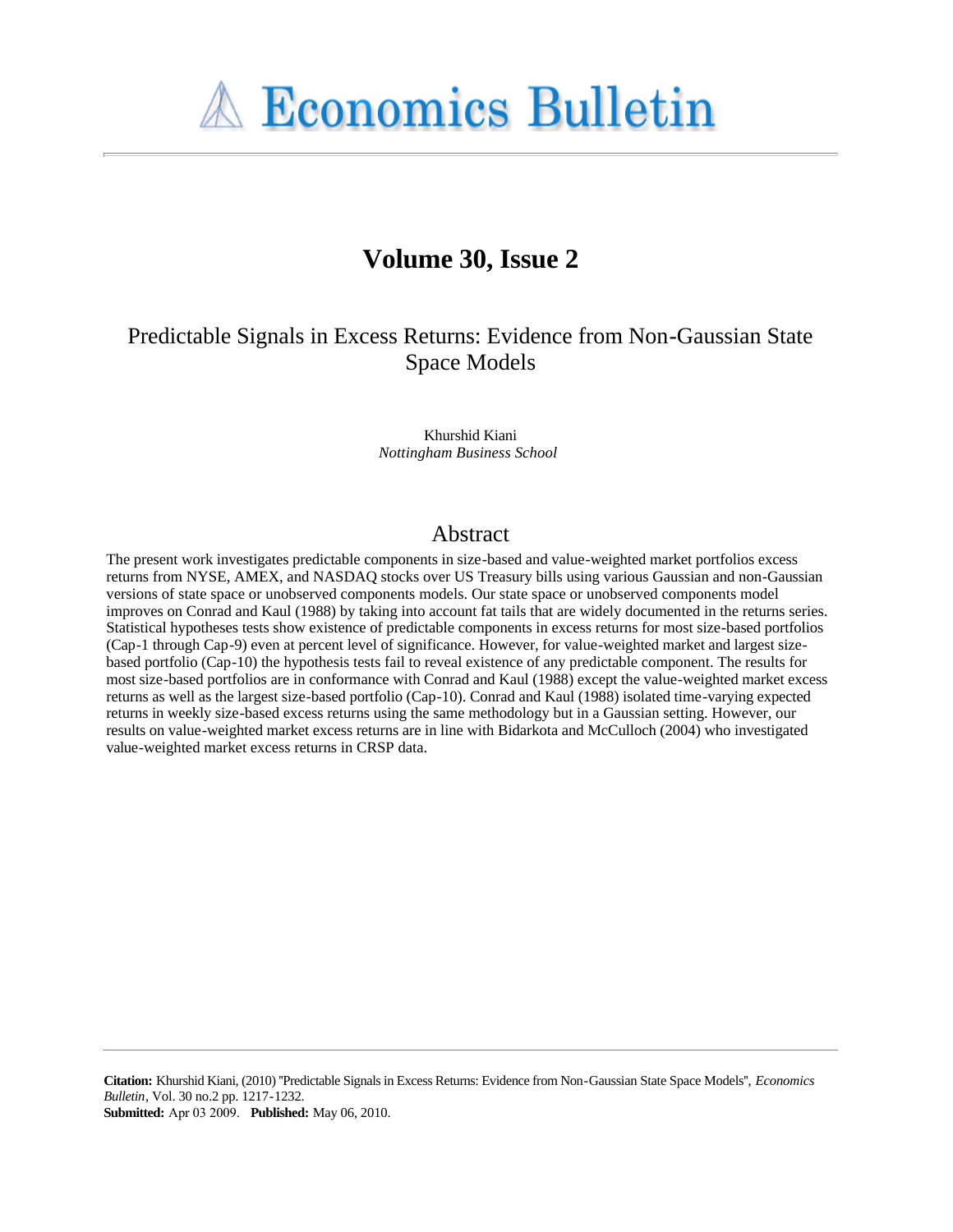#### 1. INTRODUCTION

The literature survey by Fama (1991) reveals that possible existence of predictable components in stock returns have been investigated extensively. This is because even a small level of predictability could lead to large economic gains through suitable trading strategies (Xu 2004). Investigation of the predictability in stock returns is imperative for portfolio allocation (Barberis 2000) and it has implications for the models of asset pricing (Cecchetti, Lam, and Mark 1990). While modeling stock returns predictability, researchers focused on the two aspects of the stock returns predictability i.e. non-normality and volatility persistence. For instance, Akagri and Booth (1988), Jansen and de Vries (1991), Buckel (1995), Mantegna and Stainley (1995), and McCulloch (1997) including others maintained that non-normality is prevalent in stock returns. Similarly, Nelson (1991), Danielson (1994) Pagan and Schwartz (1990), Diebold and Lopez (1995), and Goose and Kroner (1995) showed that volatility persistence exists in stock returns over time.

A number of studies that include Fama and Roll (1977), Cornew, Town, and Crowson (1984), and Nolan and Panorska (1997) introduced more generalized distributional models encompassing stable distribution to which normal distribution is a sub set. Empirical research demonstrates that models with such features are able to explain the behavior of economic and financial data more accurately. This enabled the empirical researchers to show that economic and financial data have leptokurtic distributions with fat tails. For example, Leitch and Paulson (1975), and Fielitz and Rozelle (1983) studied stock price behavior using stable distributions, Hall, Brorsen, and Irwin (1989) considered working on the distribution of futures prices, and McCulloch (1996a) worked with financial applications using stable distributions. However, normal distribution can be employed relatively more easily since many of its properties are well known. Therefore, despite a strong consensus on the presence of non-normality as well as volatility persistence in financial and economic time series data, models employed by most studies for stock returns predictions; do not encompass features that account for fat tails. Estimation inefficiencies would result when fat tails are not taken into account while modeling the stock excess return series. This could result in failure to detect predictability in stock returns even when it would exist.

Conrad and Kaul (1988) modeled weekly returns on size-based portfolios returns using an unobserved components or state space model wherein the stochastic shocks in both the observation as well as the state equation were assumed to be identically and independently distributed (i.i.d.) normal. Further, they assumed stock returns to be time-varying and predictable, and modeled them to evolve from a first order autoregressive process. However, it is now well known that stock returns are typically non-Gaussian (McCulloch 1996a). Therefore, Bidatkota and McCulloch (2004) employed non-Gaussian models with Paretian Stable distribution for testing persistence in stock returns, Kiani (2006) for stock returns predictability in emerging market, and Kiani (2007) for predictability in stock returns in transition economies. The Paretian stable distributions have also been used to model fat tails in stock returns by a number of earlier studies such as Buckel (1995), Mantegna and Stanley (1995), and McCulloch (1997). Therefore, to account for potentially non-Gaussian nature of data, in the present study, returns series are modeled within the framework of Paretian stable distribution.

There are a number of other parametric and non-parametric approaches that test predictability in the return series but most of these approaches do not consider encompassing features that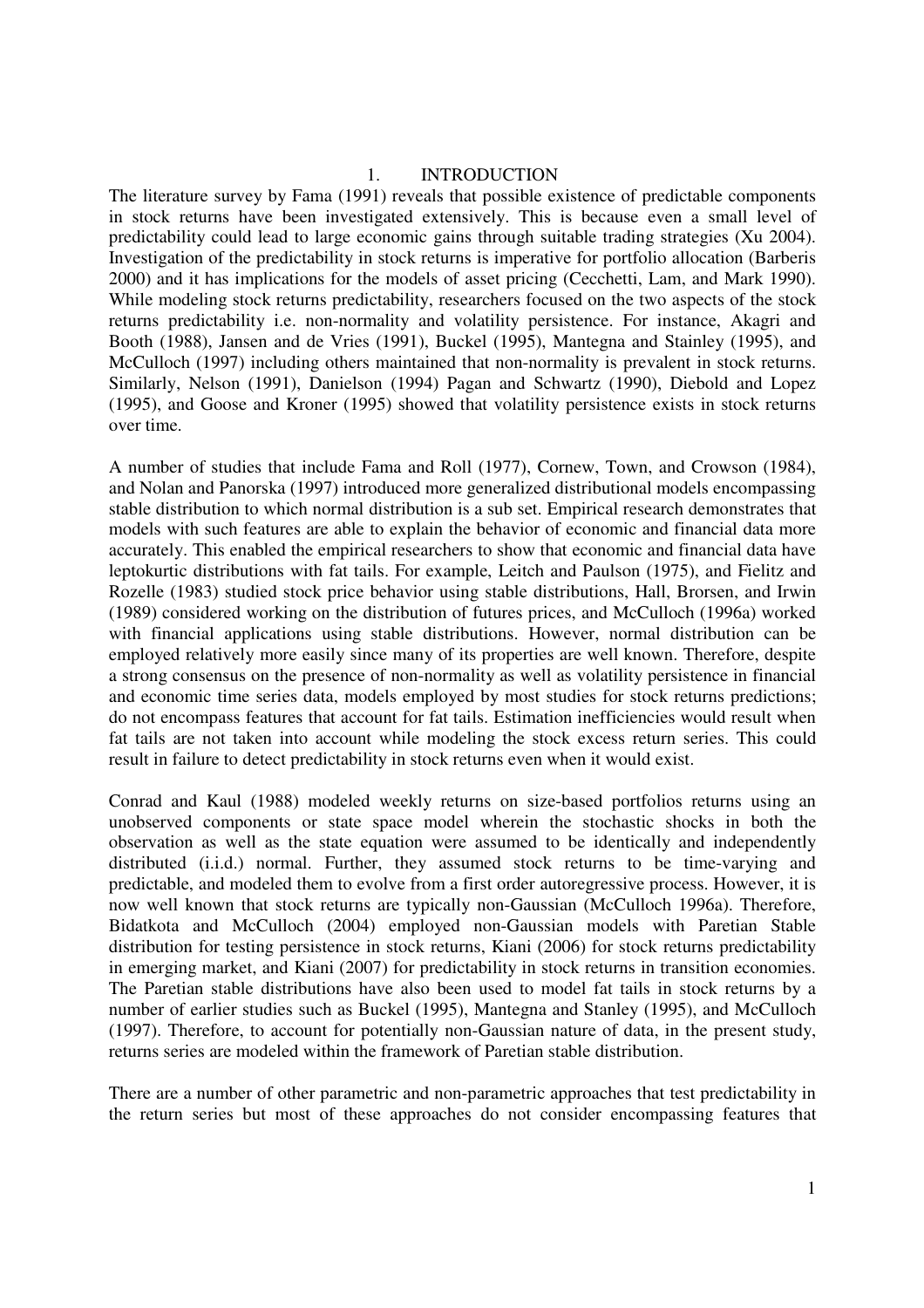account for fat tails in the models employed for predicting stock excess returns. For example McQueen and Thorely (1991) used Markov chains to test stock returns predictability. In Markov chains the outcome from the current period experiment is assumed to affect the outcome of the next period with some probability and so on. Similarly, in non-parametric approaches for example, the artificial neural networks appear to be a candidate for predicting possible existence of stock returns but neural networks are under heavy criticism for being black boxes (not having an explicit functional form) and overfitting issues associated with them, although, following Kiani (2005) overfitting could be mitigated by careful construction of a neural network architecture that enables neural networks to be suitable forecasting models for predicting stock excess returns. However, in the present study, the predictable components are estimated as model parameters in the state space model employed, which is expected to do a better job of extracting the signals of the predictable component from all the size-based portfolio excess return series as well the value-weighted market excess returns series employed.

The present study investigates possible existence of predictable components (if any) in monthly size-based and value weighted Center of Research of Security Prices (CRSP) in American Stock Exchange (AMEX), New York Stock Exchange (NYSE), and the National Association of Securities Dealers Automated Quotation (NASDAQ) stocks prices over the relevant risk free rates i.e. U.S. Treasury bill rates using Gaussian state space models due to Conrad and Kaul (1988), and their improved versions (non-Gaussian) that account for fat tails in the returns series. The errors in the non-Gaussian space state models are assumed to come from non-normal family, therefore, the recursive algorithm from Sorenson and Aspatch (1971) that was further modified by Kitawaga (1987) is employed for estimation of the non-Gaussian state space or unobserved component models.

The remaining study is organized as follows. Section 2 elaborates the econometric models used, and estimation results as well as hypotheses of interest are discussed in section3. Finally, section 4 incorporates conclusion.

#### 2. ECONOMETRIC MODELS

The most general state space or unobserved component model i.e. model1, employed in this research, incorporates non-normality as well as predictable components. Restricted versions of the most general model that exclude predictable components and fat tails are also employed. The estimates from these restricted models are used for testing various hypotheses of interest. Similarly, the Gaussian versions of the state space model with and without predictable components are also estimated. The most general model and its restricted versions employed in this study are elaborated in the following sub-sections.

#### 2.1. Model 1: Stable Model with Predictable Components

The following most general unobserved component model is employed to detect possible existence of variations that might persist in excess returns series. The model for forecasting mean returns is a state space or unobserved component model that encompasses features like nonnormality and predicable component (if any). The most general model of this type also termed as model 1 is shown in the following two Equations.

$$
r_{t} = x_{t} + \varepsilon_{t}, \quad \varepsilon_{t} \sim c_{t} z_{1t}, \ z_{1t} \sim i.i.d \quad S(0,1) \tag{1}
$$

$$
(x_{t} - \mu) = \phi(x_{t-1} - \mu) + \eta_{t}, \ \eta_{t} \sim c_{\eta} c_{t} z_{2t}, \ \eta_{t} \sim i.i.d. \ S(0,1)
$$
 (2)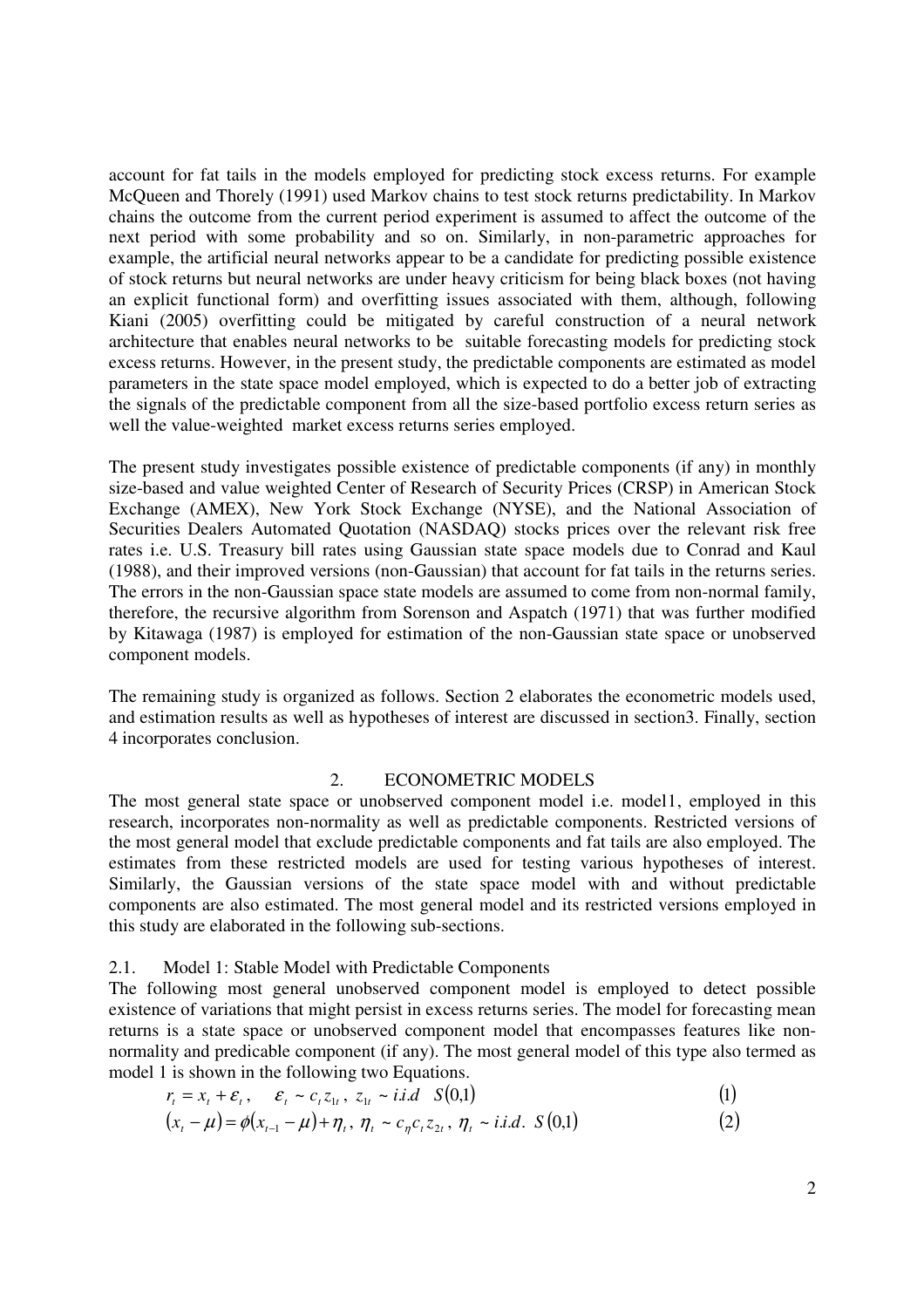where,  $r_t$  is the observed excess return,  $x_t$  is unobserved predictable component, and  $z_{1t}$  and  $z_{2t}$  are independent white noise processes. A random variable *X* is said to have a symmetric stable distribution  $S_{\alpha}(0, c)$  if its log-characteristic function can be expressed as  $\ln \left[ Exp(iXt) \right] = i \delta t - \left| c_t \right|^{\alpha}$ . The parameter  $\delta \in -(\infty, \infty)$  is the location parameter that shifts the distribution either to the left or to the right along the real line,  $c > 0$  ( $c \in [0, \infty]$ ) is the scale parameter that contracts or expands the distribution, and  $\alpha \in (0,2]$  is the characteristic exponent that governs the tail behavior. Smaller values of the characteristic exponent  $\alpha$  indicate thicker tails. However, when the characteristic exponent  $\alpha$  ) equals to 2 normal distribution prevails with a finite variance that equals to  $2c^2$ .

Stable distributions have thick tails which enhances the likelihood of the occurrences of the large shocks. Therefore, big market crashes as well as booms are expected more in this setup than in a Gaussian framework. Mandelbrot (1963) recommended the use of the stable distributions for modeling fat tails, and McCulloch (1996a) provided a comprehensive survey on the financial applications of the stable distributions.

Any time variation in (conditional) mean excess returns is because of the presence of the predictable component  $x<sub>t</sub>$  which is assumed to follow a simple AR (1) process. The unobserved component or state space model for predicting excess returns is a simple AR (1) process plus noise. It is related to the unobserved component mean-reverting model for stock prices due to Summers (1986). Mean reversion was also studied by Paresh and Prasad, (2007).

A version of the unobserved components model given in Equations 1 and 2 that incorporates time-varying volatility was estimated by Bidarkota and McCulloch (2004), but in the present study, attempts to estimate such conditionally heteroskedastic versions of the unobserved components or state space model with CRSP data by maximum likelihood estimation failed in five out of the eleven series employed. Therefore, further discussion on time-varying volatility is obviated throughout the text.

## 2.2. Model 2: Stable Model without Predictable Components

Model 2 is a stable model that does not include features to account for predictable components in the excess return series employed. This model is obtained restricting predictable components in excess return series ( $\phi = 0$ ) in the most general model (i.e.model1). The resulting model 2 is shown in the following Equation.

$$
r_t = x_t + \varepsilon_t, \quad \varepsilon_t \sim c_t z_t, \ z_t \sim i.i.d \quad S(0,1) \tag{3}
$$

As shown in the Equation 3 above, the error terms  $\varepsilon$ <sub>t</sub> and  $\eta$ <sub>t</sub> are not separately identified, therefore the signal to noise ratio ( $c<sub>\eta</sub> = 0$ ) is also not identified. As it will be clear later, this will cause difficulty in constructing various hypothesis of interest using likelihood ratio test statistics.

#### 2.3. Model 3: Gaussian Model with Predictable Components

A Gaussian version of the unobservable component model encompassing predictable component that was also employed by Conrad and Kaul (1988) can be shown by the following Equations.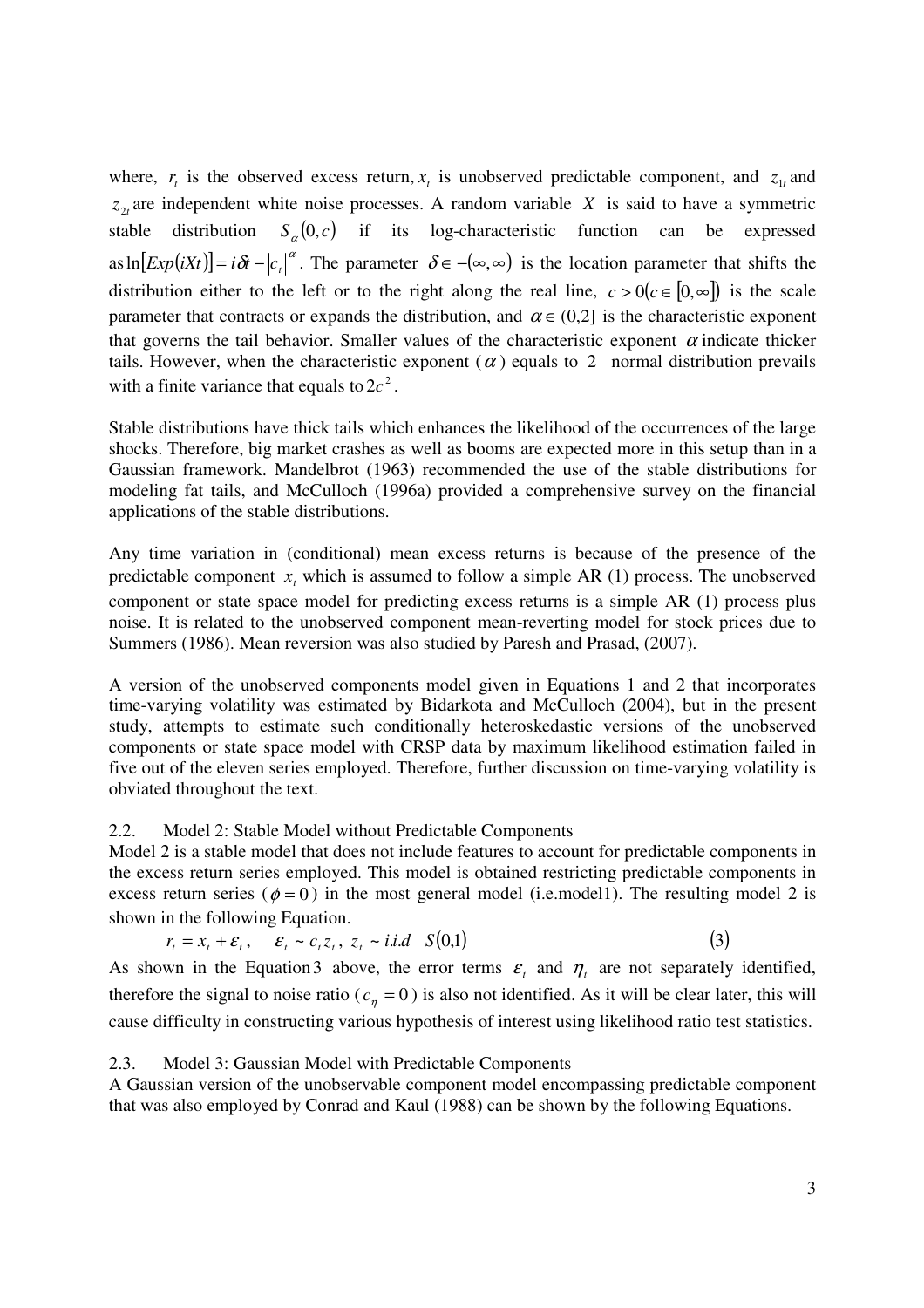$$
r_{t} = x_{t} + \varepsilon_{t}, \quad \varepsilon_{t} \sim \sqrt{2}c \, z_{1t}, \, z_{1t} \sim i.i.d \quad N(0,1) \tag{4}
$$

$$
(x_{t} - \mu) = \phi(x_{t-1} - \mu) + \eta_{t}, \quad \eta_{t} \sim \sqrt{2}cz_{2t} \quad \eta_{t} \sim i.i.d. \ N(0,1)
$$
 (5)

Model 3 is a Gaussian model that includes features to account for predictable component in excess return series. This model is obtained by restricting characteristic exponent ( $\alpha = 2$ ) in the most general model i.e. model1 and recognizing that when  $\alpha$  equals 2 the variance of a stable random variable  $S_{\alpha}(0, c)$  would reduce to  $2c^2$ . Unlike model 2, model 3 has an observation Equation shown in Equation 4 , and a state Equation that is presented in Equation 5 . Therefore, contrary to model 2, the error terms  $\varepsilon$ <sub>t</sub>, and  $\eta$ <sub>t</sub> are identified separately in this model.

#### 2.4. Model 4: Gaussian Model without Predictable Components

The Gaussian version of the state space model for excess returns with no predictable component takes on the following form since the model is obtained restricting predictable component  $(\phi = 0)$  in model 3. This causes the state Equation to disappear from the model and the resulting model which encompasses an observation equation only can be shown in Equation 6 .

$$
r_{t} = x_{t} + \varepsilon_{t}, \qquad \varepsilon_{t} \sim \sqrt{2}c \, z_{t}, \ z_{t} \sim i.i.d \quad N(0,1) \tag{6}
$$

Again like model 2, the error terms  $\varepsilon$ <sub>t</sub>, and  $\eta$ <sub>t</sub> are not separately identified in model 4 as well which would cause difficulties in construction of various hypotheses of interest.

### 2.5. Estimation Issues

Sorenson and Alspach (1971) developed a filtering algorithm to estimate non-Gaussian state space models. This algorithm provides optimal filtering and predicting densities for any given distribution for errors and a framework for computing the log likelihood function. The closed form analytical expressions for the recursive equations for computing the filtering and predicting densities are generally intractable except in very special cases. For example when the above Equations (Equation 1 and 2) are linear with errors distributed normally, the integrals can be evaluated analytically and the algorithm reduces to well known Kalman Filter. However, when the errors are stably distributed, as is the case in this study, the integrals can not be analytically evaluated. These integrals can be numerically evaluated as is done in Bidarkota and McCulloch (2004) or alternatively using Monte Carlo integration techniques due to Durbin and Koopman (2000). The stable distributions can be evaluated by fast numerical approximations as in McCulloch (1996b). The present study employs this framework for analytical evaluation of the integrals.

#### 3. EMPIRICAL RESULTS

The following sub-section elaborates data sources, estimation results as well as hypotheses of interests that include normality test, and test for predictable component in addition to discussions on the study results.

## 3.1 Data Sources

The present study employs ten size-based portfolios returns from NYSE, AMEX, and NASDAQ stock prices. The smallest size portfolio of stock returns is denoted by Cap-1 whereas the largest portfolio of stock returns is denoted by Cap-10. The portfolio excess returns for all the series are the differences between the portfolio prices over the relevant risk free rates i.e. U.S. Treasury bill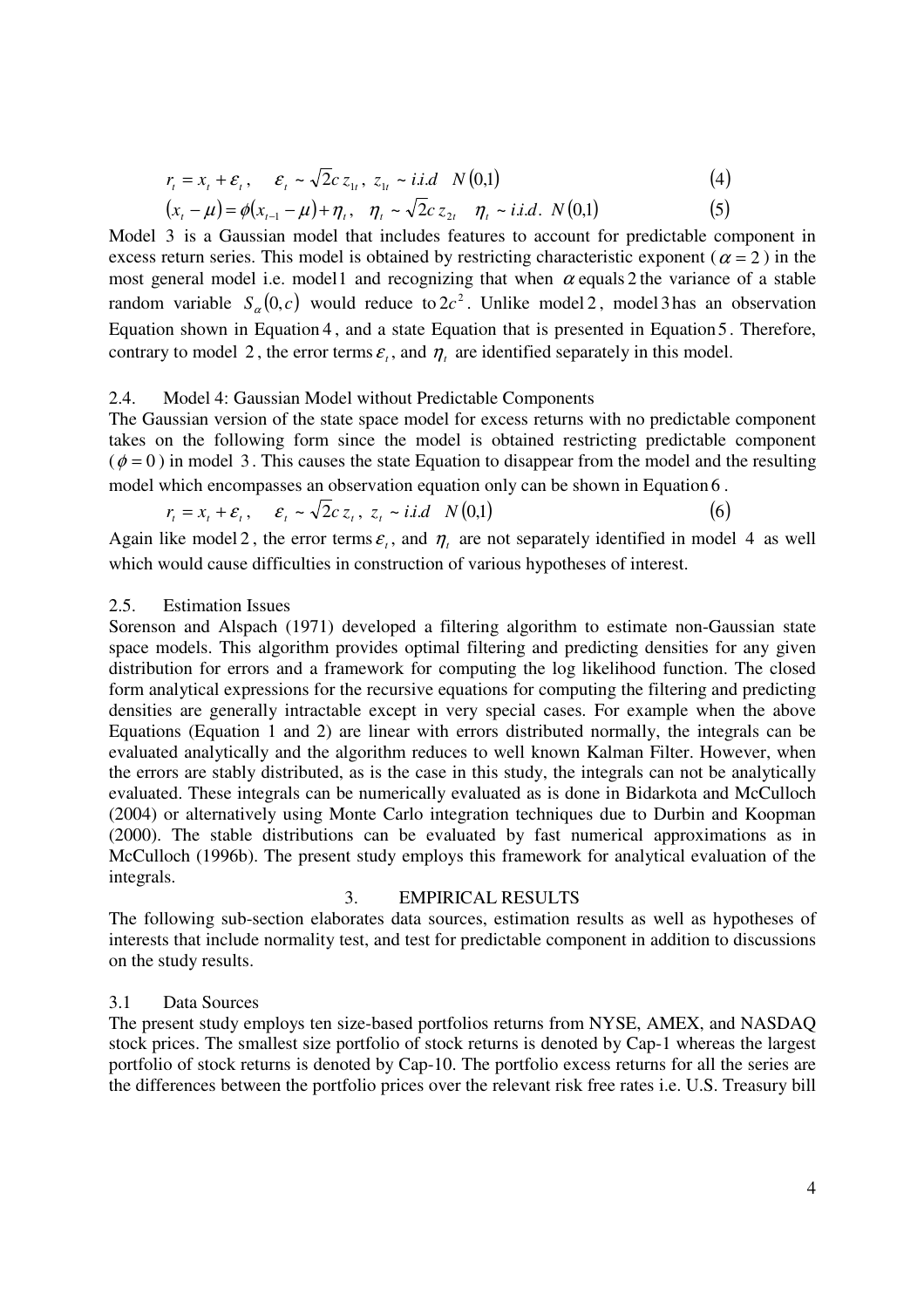rates. The market value-weighted CRSP excess returns<sup>1</sup> that are calculated from the valueweighted market portfolio returns from NYSE, AMEX, and NASDAQ stock prices over the U.S. Treasury bills are also included in the analysis. The portfolio returns are extracted from monthly CRSP data from January 1962 to December 2002.

## 3.2 Estimation Results

The parameter estimates for models 1 through 4 are shown respectively in Tables1 to 4 . In these Tables the estimated excess returns are expressed as percentages per annum. The maximum likelihood estimates (MLE) of Models 1 and 2 are presented respectively in Tables 1 and 2. All estimates reported in Tables1 through 4 are rounded off to second decimal place. Estimates of the mean excess returns ( $\mu$ ) for the value-weighted market portfolio excess returns is 9.37 percent per annum and for the size-based portfolios excess returns the estimates for  $\mu$  ranges between 11.22 for Cap-8 to 14.59 for Cap-10. The estimate for the AR coefficient ( $\phi$ ) for the value-weighted market excess returns is 0.18, and for size-based portfolio excess returns, the estimates for AR coefficient  $(\phi)$  ranges from 0.04 for Cap-2 to 0.91 for Cap-6. The estimate for the signal-to-noise ratio  $(c_n)$  is 0.04 for the value-weighted market portfolio excess returns and for size-based portfolios the estimate of  $c<sub>\eta</sub>$  ranges from 0.00 for Cap-9 to 5.65 for Cap-1. The estimate for the characteristic exponent  $\alpha$  for the value-weighted market excess returns is 1.88 whereas for size-based portfolios excess returns the value of the characteristic exponent  $\alpha$  range between 1.5 for Cap-1 to 1.88 for Cap-8 showing non-Gaussian behavior in all the series. Likewise, the remaining parameter estimates included in the models show vide variation across various portfolios.

## 3.3. Hypotheses Tests

The chief hypothesis of this study is no predictable component versus the alternate hypothesis of predictable components in all the excess returns series employed. Additional null hypothesis of normality versus the alternative hypothesis of non-normality is also tested in non-Gaussian settings in all the series. Likewise, the hypothesis of no predictable components versus the alternative hypothesis of predictable components is also tested assuming that the errors for each of the series are normally distributed. These hypotheses tests are elaborated in the following subsections.

## 3.3.1. Test for Normality

The test for normality is based on the null hypothesis of normality against the alternative hypothesis of non-normality in all the series. Model 3 is the null model for this test that is obtained by restricting non-normality ( $\alpha = 2$ ) in the most general model i.e. model 1. The null hypotheses for this test for each of the series is tested using likelihood ratio (LR) test statistic which is calculated from the log likelihood estimates from model 1 and model 3. The LR test statistics for all the series are reported in Table 1. In this Table, row 1 in column 8 shows the LR test statistic for normality test for the value-weighted market excess returns. The LR test statistics for normality test for the size-based market excess returns for the smallest size-based

<sup>&</sup>lt;sup>1</sup> Thanks are due to Prasad V. Bidarkota at Florida International University for providing data for this study.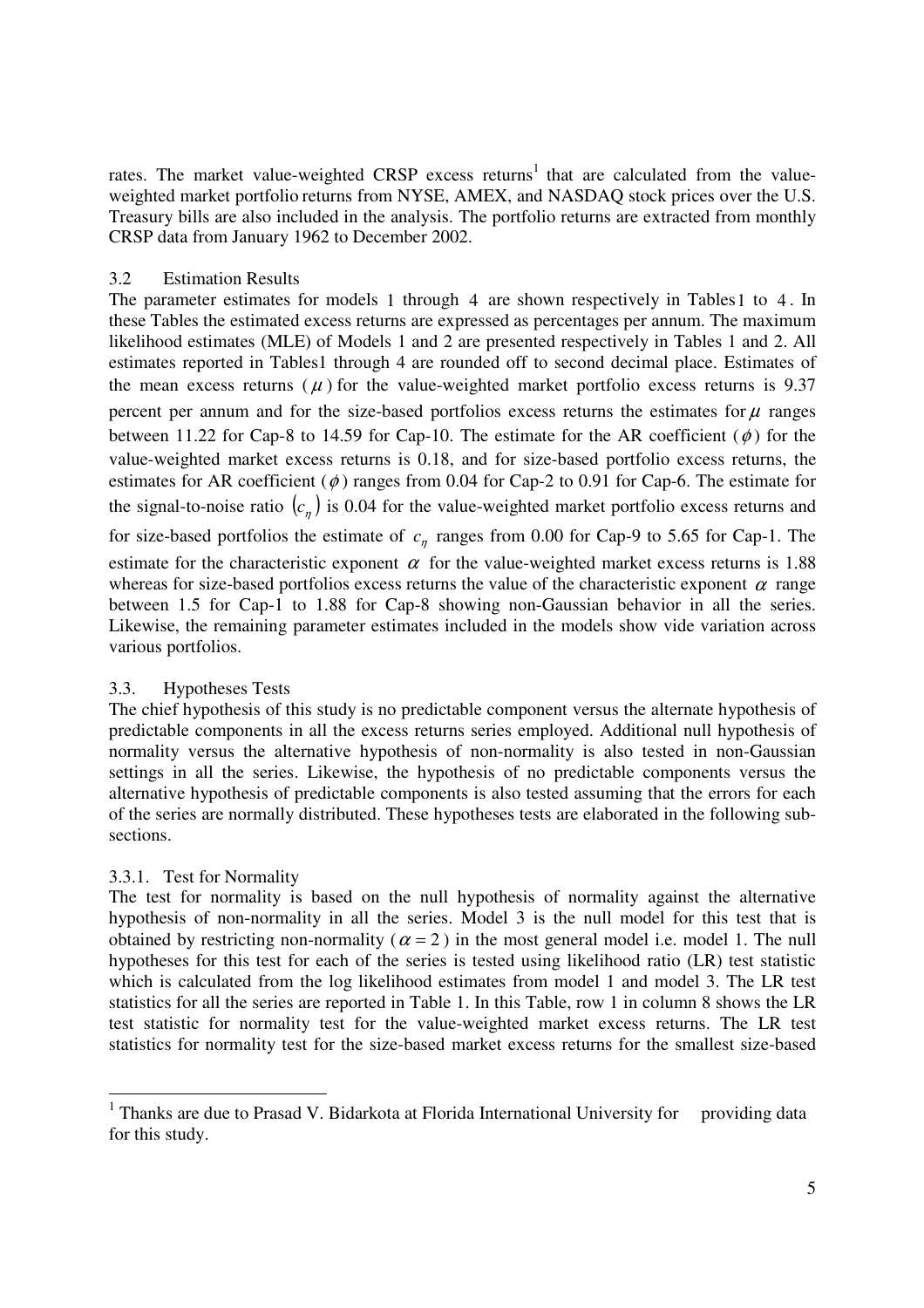portfolios (Cap-1) to the largest size-based portfolio (Cap-10) are also presented in this Table. The test statistics for Cap-1 through Cap-10 are shown respectively in rows 2 -11 in column 8. The LR test statistic for normality hypothesis has a non-standard distribution, since the null hypothesis lies on the boundary of the admissible values for the characteristic exponent  $(\alpha)$ , and hence, the standard regularity conditions are not satisfied. Hypotheses testing when the standard regularity conditions are not satisfied are given in Andrews (2001). Therefore, the critical values from simulations in McCulloch (1997) are employed for evaluating the test statistics for the normality tests. Using these critical values, normality is easily rejected in all the series. However, exclusion of predictable component  $(\phi)$  from the non-Gaussian state space models does not alter the results for normality test.

## 3.4. Test for Predictable Components

The null hypothesis for this test is no predictable components in excess returns where, the alternative hypothesis is the existence of predictable component in the return series. The restricted model under the null hypothesis is obtained by setting  $\phi = 0$  in Model1. In this case, the two shocks,  $\varepsilon$ <sub>t</sub> and  $\eta$ <sub>t</sub> are not separately identified. Therefore, the standard likelihood ratio (LR) test is not applicable because the signal to noise ratio  $(c_n)$  is also not identified  $(c_n = 0)$ .

Hansen (1992) developed a bound for asymptotic distribution of a standardized likelihood ratio test statistic that is applicable in similar situations. However, the present work refrains using it because the use of Hansen's test may result in under rejection of the null hypothesis and a subsequent loss of power, since Hansen himself noted that his test provides a bound for asymptotic distribution as against the actual asymptotic distribution itself. Therefore, the estimates from the Gaussian version of the null and the alternative models are employed to generate small sample *p*-values from Monte Carlo simulations for each of the series because estimation of the alternative Model 1 in the present study is computationally very intensive.

The LR test statistic for the null hypothesis of no time-varying predictable components in excess returns for each of the series is reported in the last column of the Table1. In this Table, row 1 in column 7 shows likelihood ratio (LR) test statistic for no predictable component for the valueweighted market excess returns. Similarly, the LR test statistics for the ten size-based portfolios i.e. Cap-1 to Cap-10 are shown respectively in rows 2 -12 in column 7 of this Table. The small sample *p*-values that are obtained from Monte Carlo simulations for each of the series are reported beneath each LR test statistic in parentheses.

The predictable component shows one-step ahead forecast of future excess returns. Plotting  $E(x_t | r_1, r_2, \ldots, r_t)$  along with its estimated standard errors for all the portfolios (plots not shown for brevity) it transpires that the plots for the value-weighted market excess returns (Value-w) are similar to those of the largest size-based portfolio excess returns (Cap-10). There is much variability for the remaining size-based portfolio excess returns (Cap-1- Cap-9) which increases the amplitudes of the positive or the negative peaks of the excess returns. This variability in amplitude of the excess returns increases with the decrease in the firm size and vice versa, and finally, such variations mitigate for the largest size firm's excess return series. However, the potential of elevated excess return in small firms is easily captured using the signal extraction approach using state space or unobserved component models.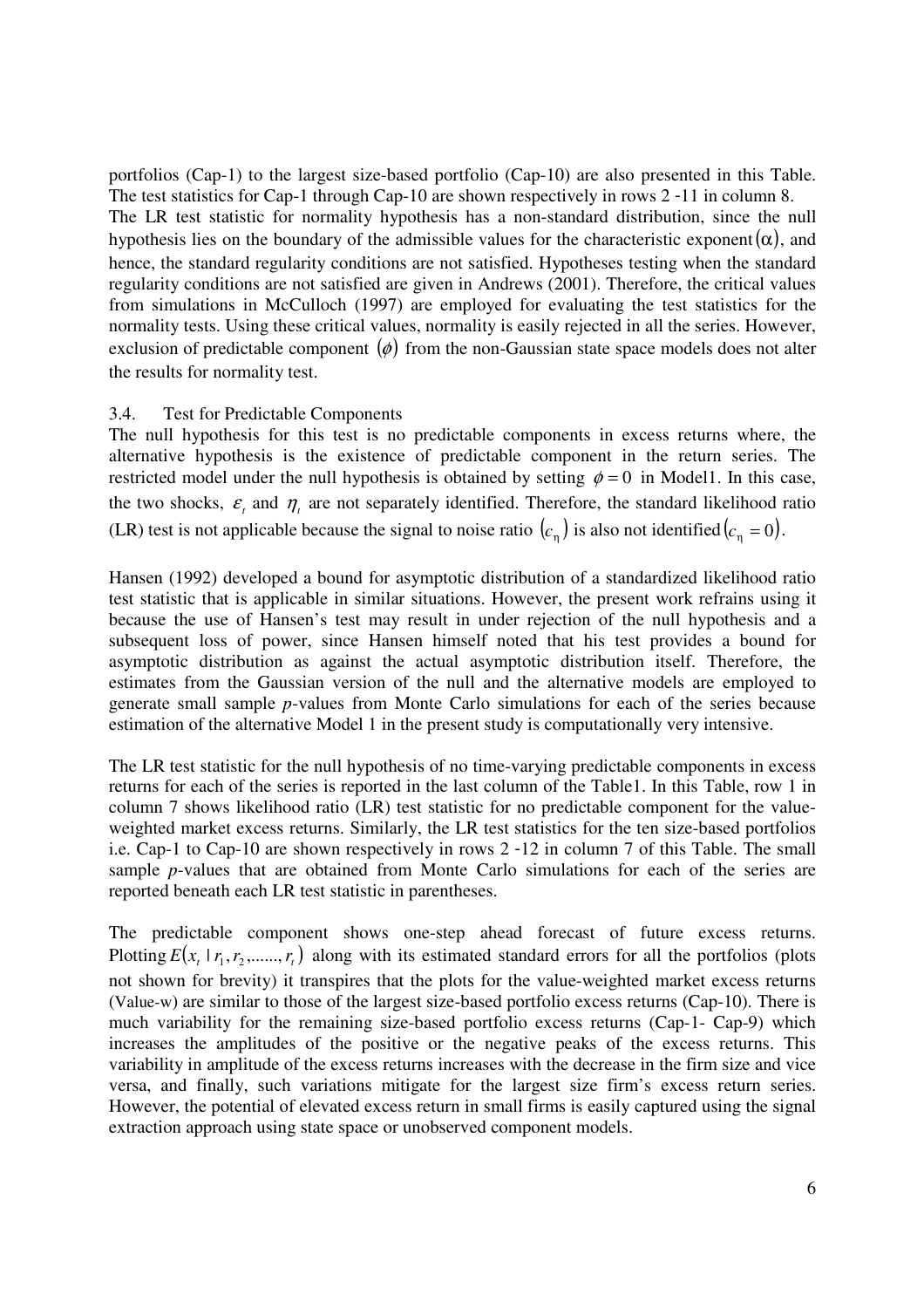The study results from the non-Gaussian state space models show statistically significant evidence of predictable components in excess returns in nine size-based portfolios i.e. Cap-1 through Cap-9 at all levels of significance. However, the null of no predictable component could not be rejected in the value-weighted market excess returns and the largest size-based portfolio i.e. Cap-10 even at 10 percent level of significance.

In addition to testing possible existence of predictable component in non-Gaussian setting, persistence of predictable component is also tested in Gaussian state space models. The LR test statistic calculated from the likelihood estimates from Gaussian model 1 and model 3 for all the series are reported in Table 3. In this Table, rows 1 in column 7 shows the LR test statistic for no-predictable components for the value-weighted market excess returns. The LR test statistics for the size-based portfolio excess returns for Cap-1 through Cap-10 are shown respectively in rows 2 -11 in the same column. Small sample *p*-values generated from Monte Carlo simulations for each of the series are placed beneath each test statistic in parenthesis.

The results from Gaussian state space models show statistically significant evidence of predictable components in size-based portfolios i.e. Cap-2, Cap-3, and Cap-4 at all levels of significance. However, the results for the remaining size-based portfolio excess returns and the value-weighted market excess returns do not show statistically significant predictable component even at 10 percent level of significance.

## 3.5. Discussions on Results

The study results from non-Gaussian state space or unobserved component models reveal statistically significant evidence of predictable components in all the size-based portfolio excess returns i.e. Cap-1 to Cap-9 in exception of the largest size-based portfolio excess returns i.e. Cap-10. A plausible reason for this variation could be an inverse relationship between the stock returns predictability and the firm size (Conrad and Kaul 1988). However, the study results for the value-weighted market excess returns do not show any evidence of persistent predictable signals in excess returns which is in line with Bidarkota and McCulloch (2004) who also studied predictable components in value-weighted market excess returns in CRSP data.

Using Gaussian unobserved component model the findings of the present work do not show any evidence of persistence predictable signal in value-weighted market excess returns as well as in seven out of ten size-based portfolio excess returns. Therefore, compared to the results reported in the preceding sub-sections that are obtained from the non-Gaussian state space models, these results changed significantly. A plausible reason for this variation can be attributed to exclusion of non-normality from the employed state space model although non-normality is widely documented in the literature (McCulloch 1996a). This can be one of reasons why predictions from the non-Gaussian state space models for the largest size-based excess returns are in sharp contrast with Conrad and Kaul (1988). Conrad and Kaul (1988) also used state space models with the assumptions that the errors follow a normal distribution. However, the present work employs non-Gaussian state space models with the assumptions that the errors follow a nonnormal distribution with fat tails since the assumption of non-normality is widely documented in the wide body of the recent empirical literature.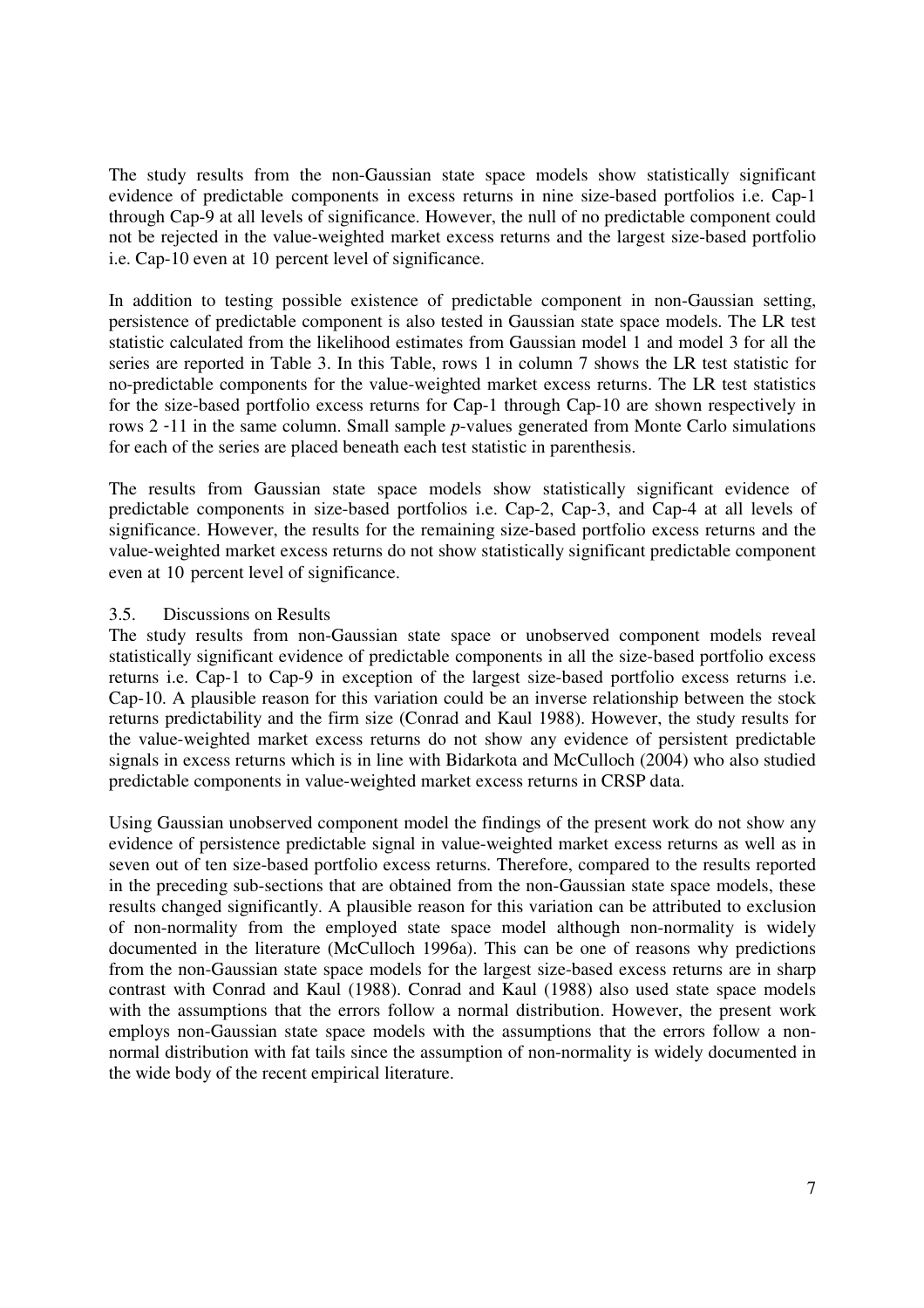#### 4. CONCLUSION

This research employs non-Gaussian state space or unobserved components models for discovering possible existence of predictable components in 10 size-based as well as the valueweighted market excess returns in AMEX, NYSE, and NASDAQ monthly stock prices over the risk free rates i.e. the U.S. Treasury bills rates. The unobserved component model used encompasses non-normality and predictable component to foretell any variation that might be present in the stock excess return series. This model is an improvement over the models employed by previous studies since it includes features that account for fat tails in the return series which is in line with the developments in the recent empirical literature. In addition to non-Gaussian model, Gaussian state space models with and without predictable components are also employed prediction from which is used for testing various hypotheses of interest at Gaussian settings.

The study results reveal statistically significant evidence of predictable components in monthly excess return series for the most size-based (Cap-1 through Cap-9) portfolios excess returns. However, the results for the value-weighted market excess returns as well as the largest sizebased portfolio excess returns (Cap-10) from NYSE, AMEX, and NASDAQ stocks over the U.S. Treasury bills are in sharp contrast. The findings for the nine size-based portfolios (Cap-1 through Cap-9) are in conformance with Conrad and Kaul (1988) in exception of the largest sizebased portfolio (Cap10) the results for which are in sharp contrast.

Conrad and Kaul (1988) detected significant predictable components in weekly returns on sizebased portfolios assuming that errors are normally distributed. Likewise, the results from the present work for the monthly value-weighted market excess returns are in line with Bidarkota and McCulloch (2004), who failed to reveal significant predictable component in value weighted market excess returns in CRSP data for NYSE, AMEX, and NASDAQ returns over U.S. Treasury bills. However, the non-Gaussian state space or unobserved component models encompassing features to account for fat tails in the return series employed in the present study are powerful computational models that are able to extract predictable signals or information on stock return predictability in nine out of the ten size-based portfolio excess return series employed.

#### **REFERENCES**

Andrews, D.W.K. (2001) "Testing When a Parameter is on the Boundary of the Maintained Hypothesis" *Econometrica* **69**, 683-734.

Akgiray, V., and G. Booth (1988) "The Stable Law Model of Stock Returns" *Journal of Business Economics Statistics* **6**, 51-7.

Barberis, N. (2000) "Investing for the Long Run When Returns are Predictable" *Journal of Finance* **54**, 225-264.

Bidarkota, P.V., and J.H. McCulloch (2004) "Testing for Persistence in Stock Returns with GARCH-Stable Shocks" *Quantitative Finance* **4**, 256-265.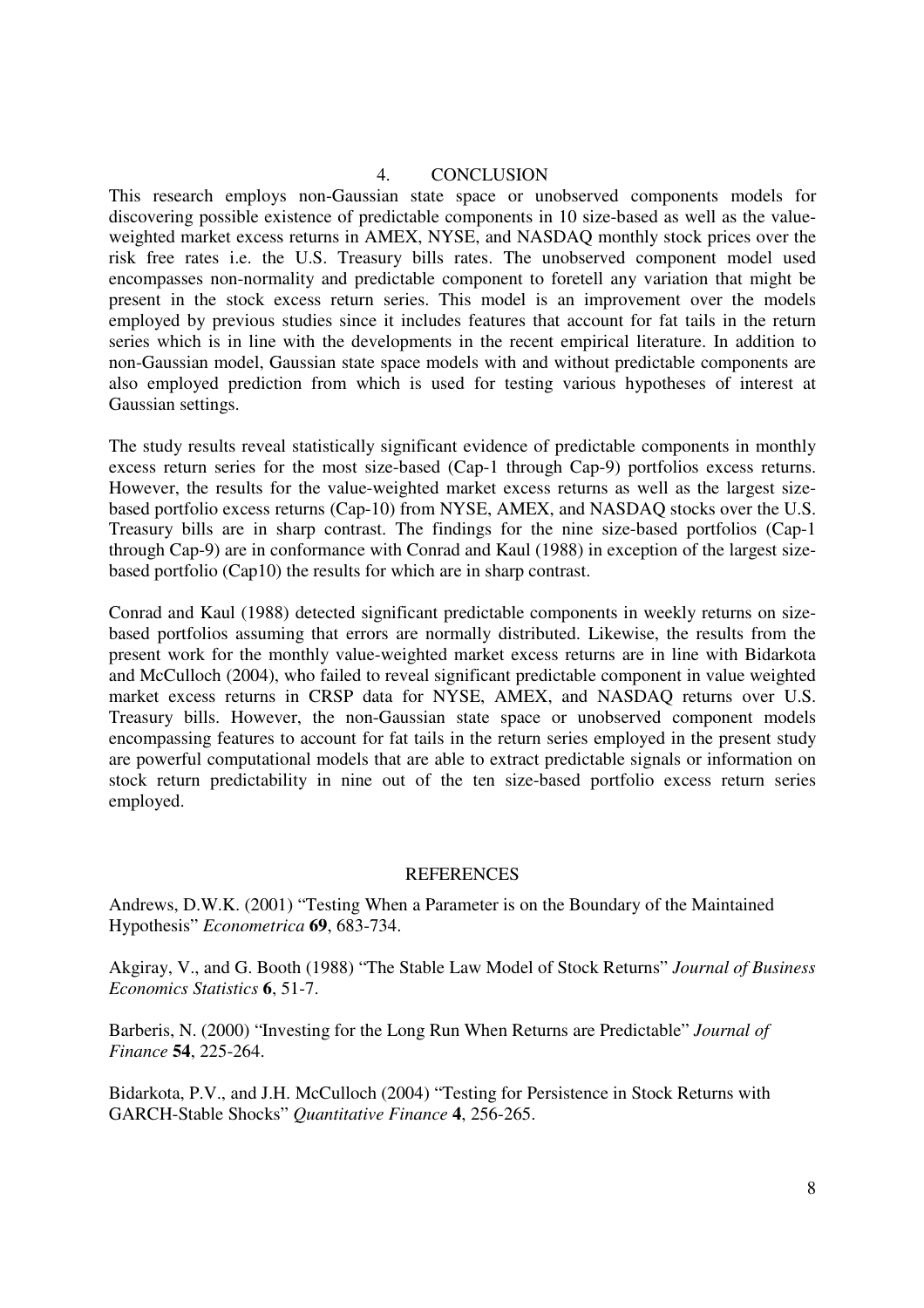Buckle, D. J. (1995) "Bayesian Inferences for Stable Distribution" *Journal of American Statistical Association* **90**, 605-13.

Cecchetti, S.G., P-s. Lam, and N.C. Mark (1990) "Mean reversion in equilibrium asset prices" *American Economic Review* **80**, 398-418.

Conrad, J., and G. Kaul (1988) "Time-Variation in Expected Returns" *Journal of Business* **61**, 409-425.

Cornew, R. W., D. E. Town, and L. D. Crowson (1984) "Stable Distributions, Futures Prices and the Measurement of Trading Performance" *Journal of Futures Markets* **4**, 531-57.

Danielsson, J. (1994) Stochastic Volatility in Asset Prices Estimation with Simulated Maximum Likelihood" *Journal of Econometrics* **64**, 315-400.

Diebold, F. X., and J. A. Lopez **(**1995) Modeling Volatility Dynamics Macroeconomics: Developments, Tensions and Projects ed, K Hoover (Boston, MA: Kulwer-Academics).

Durbin, J., and S. J. Koopman (2000) "Time Series Analysis of Non-Gaussian Observations Based on State Space Models from Both Classical and Bayesian Perspectives" *Journal of The Royal Statistical Society Series B*, **62**, Part 1, 3-56.

Fama, E.F. (1991) "Efficient Capital Markets: II" *The Journal of Finance* **XLVI**, 1575-617.

Fama, E., and R. Roll (1971) "Parameter Estimates for Symmetric Stable Distributions" *Journal of American Statistical Association* **66**, 331-338.

Fielitz, B. D., and J. P. Rozelle (1983) "Stable Distributions and the Mixtures of Distributions Hypothesis for Common Stock Returns" *Journal of American Statistical Association* **78**, 28-36.

Goose, D., and K. F. Kroner (1995) "The Relationship Between GARCH and Symmetric Stable Processes, Finding the Source of Tails in Financial Data" *Journal of Empirical Finance* **2**, 225- 51.

Hall, J. A., B. W. Brorsen, and S. H. Irwin (1989) "The Distribution of Futures Prices: A Test of the Stable Paretian and Mixture of Normal Hypotheses" *Journal of Financial and Quantitative Analysis* **21**, 105-116.

Hansen, B. E. (1992) "The Likelihood Ratio Test Under Nonstandard Conditions: Testing the Markov Switching Model of GNP" *Journal of Applied Econometrics* **7**, S61-S82.

Jensen, D., and C. de Vries (1991) "On the Frequency of Large Stock Returns: Putting Booms and Busts into Perspective" *Review of Economics and Statistics* **73**, 18-24.

Kiani, K. M. (2007) "Stock Returns Predictability in Transition Economies" *Transition*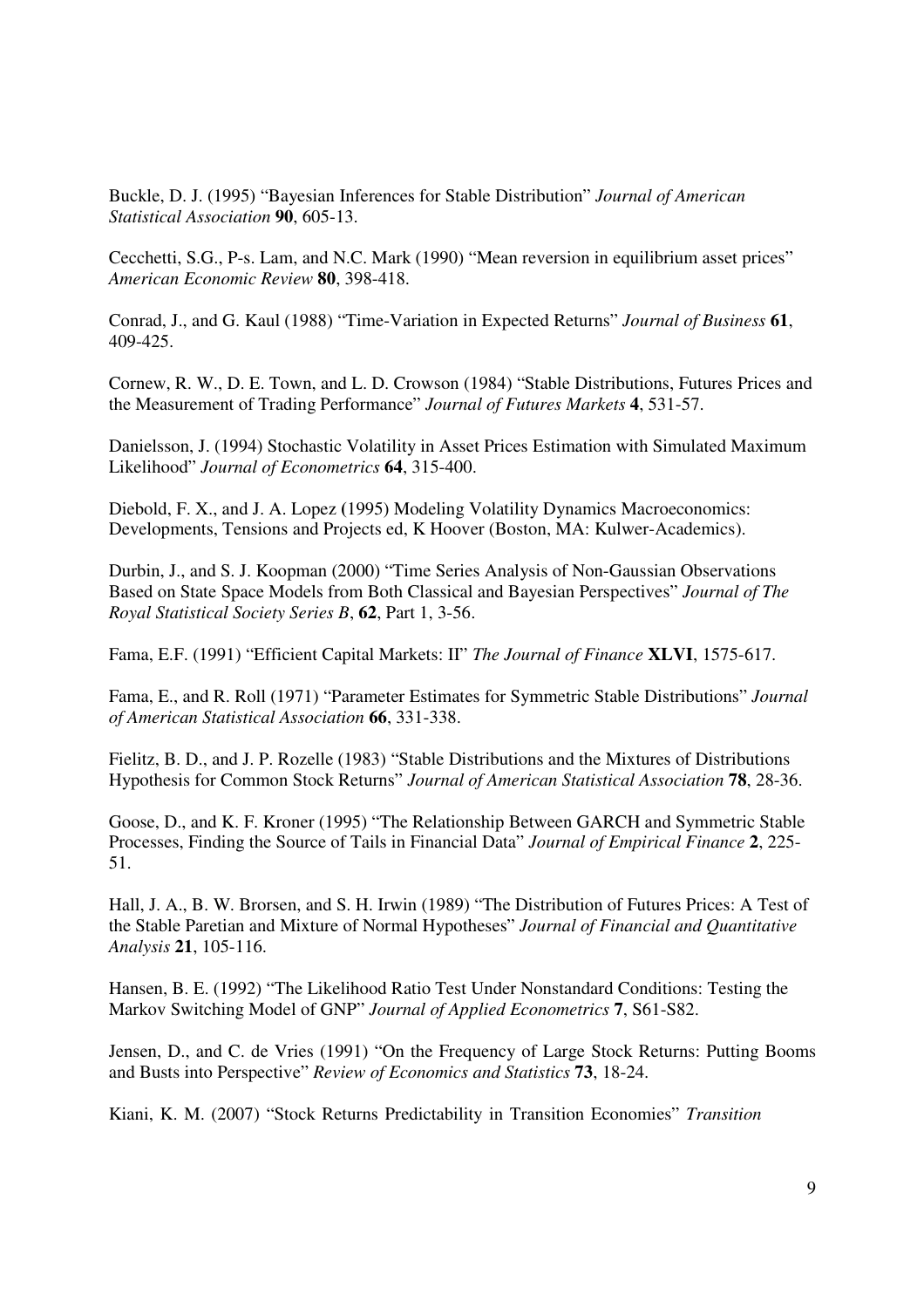*Studies Review* **14**, 93-104.

Kiani, K. M. (2006) "Predictability in Stock Returns in an Emerging Market: Evidence from KSE 100 Stock Price Index" *Pakistan Development Review* **45**, 368-381.

Kiani, K. M. (2005) "Detecting Business Cycle Asymmetries Using Artificial Neural Networks and Time Series Models" *Computational Economics* **26**, 65-89.

Kitagawa, G. (1987) "Non-Gaussian State Space Modeling of Nonstationary Time Series" *Journal of the American Statistical Association* **400**, 1032-63.

Leitch, R. A., and A. S. Paulson (1975) "Estimation of Stable Law Parameters: Stock Price Behavior Application" *Journal of American Statistical Association* **70**, 690-697.

Mandelbrot*.* B**.** (1963) "The Variation of Certain Speculative Prices" *The Journal of Business* **36**, 394-425.

Mantegna, R. N., and H. E. Stanley (1995) Scaling Behavior in the Dynamics of An Economic Index" *Nature* 376, 46-9.

McCulloch, J. H. (1997) "Measuring Tail Thickness in Order to Estimate the Stable Index  $\alpha : A$ critique" *Journal of Business and Economic Statistics* **15**, 74-81.

**\_\_\_\_\_\_\_\_\_** (1996a) "Financial Applications of Stable Distributions" in: G.S. Maddala and C.R. Rao (eds.), Handbook of Statistics, Vol.14 (Elsevier, Amsterdam).

**\_\_\_\_\_\_\_\_\_** (1996b) "Numerical Approximation of the Symmetric Stable Distribution and Density" in R. Adler, R. Feldman, and M.S. Taqqu (eds.), A Practical Guide to Heavy Tails: Statistical Techniques for Analyzing Heavy Tailed Distributions, Boston: Birkhauser.

McQueen, G., and S. Thorley (1991) "Are Stock Returns Predictable?" *Journal of Finance* **66**, 239-63.

Narayan, Paresh and Arti Prasad, (2007) "Mean Reversion in Stock Prices: New Evidence from Panel Unit Root Tests for Seventeen European Countries." *Economics Bulletin* **3**,1-6.

Nelson, D.B. (1991) Conditional Heteroskedasticity in Asset Returns: A New Approach" *Econometrica* **59**, 347-70.

Nolan, J. P. (1997) "Numerical Computation of Stable Densities and Distribution Functions" *Communications in Statistics, Stochastic Models* **13**, 759-774.

Pagan, A. R., and G.W. Schwert (1990) Alternative Models for Conditional Stock Volatility" *Journal of Econometrics* **45**, 267-90.

Sorenson, H.W., and D.L. Alspach (1971) Recursive Bayesian Estimation Using Gaussian sums" *Automatica* **7**, 465-79.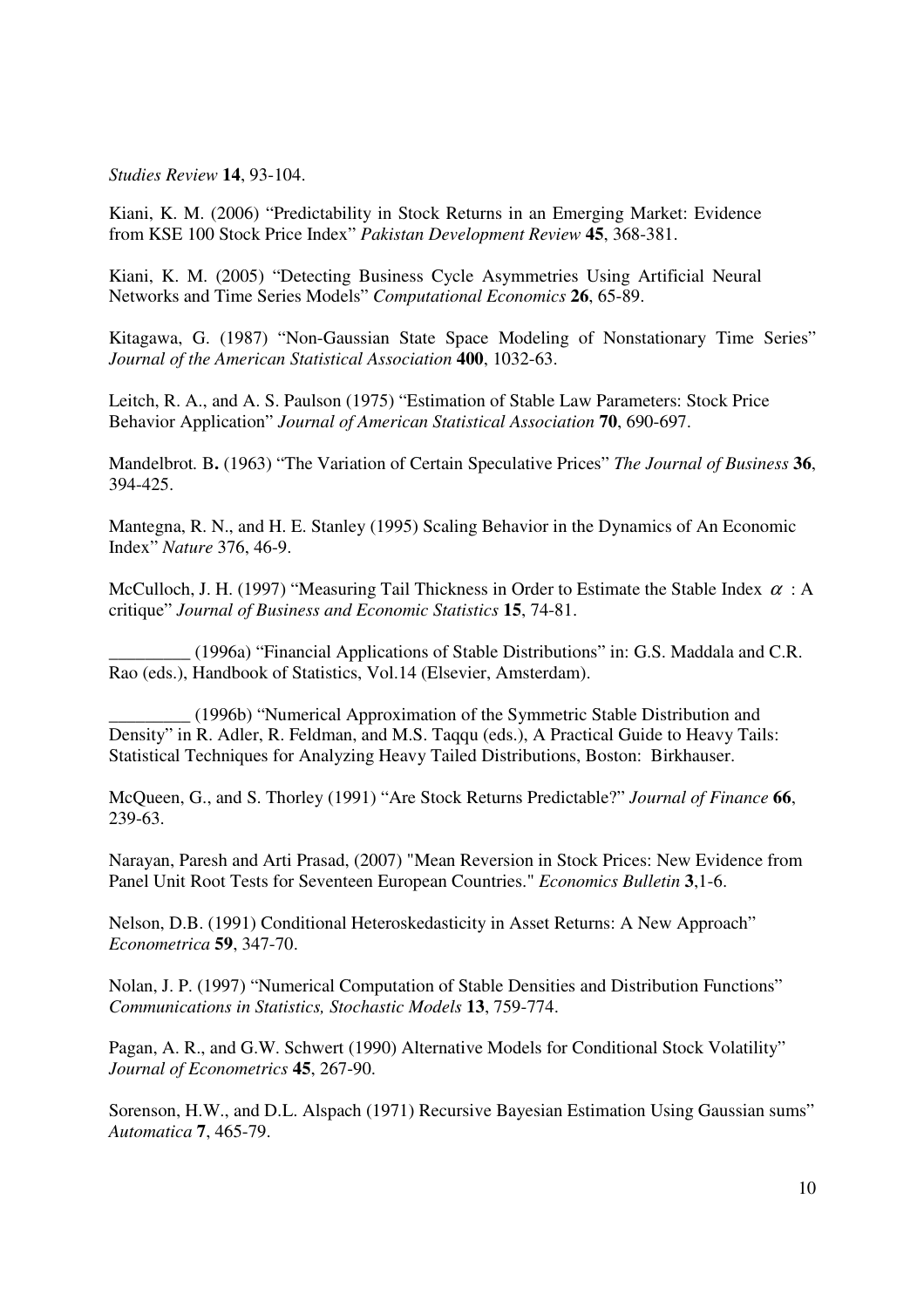Summers, L. H. (1986) Does the Stock Market Rationally Reflect Fundamental Values?" *Journal of Finance* **41**, 591-601.

Xu, Y. (2004) Small Levels of Predictability and Large Economic Gains" *Journal of Empirical Finance* **11**, 247-275.

| Portfolio | $\alpha$       | $\mu$           | $\mathcal{C}$    | $c_{\eta}$     | $\phi$         | Log<br>Likelihood |        | $LR(\alpha=2)$ $LR(\phi=c_n=0)$ |
|-----------|----------------|-----------------|------------------|----------------|----------------|-------------------|--------|---------------------------------|
| Value-w   | 1.88<br>(0.00) | 9.37<br>(0.77)  | 35.11<br>(1.08)  | 0.04<br>(0.02) | 0.17<br>(0.07) | $-2716.69$        | 18.08  | 0.34<br>(0.79)                  |
| $Cap-1$   | 1.53<br>(0.05) | 1.74<br>(4.63)  | 8.19<br>(4.72)   | 5.65<br>(3.08) | 0.30<br>(0.04) | $-2940.04$        | 157.02 | 67.70<br>(0.00)                 |
| $Cap-2$   | 1.57<br>(0.07) | 12.45<br>(4.19) | 9.73<br>(3.74)   | 4.49<br>(1.65) | 0.04<br>(0.04) | $-2889.26$        | 81.44  | 38.86<br>(0.00)                 |
| $Cap-3$   | 1.63<br>(0.23) | 12.65<br>(4.19) | 9.96<br>(4.80)   | 4.31<br>(1.99) | 0.26<br>(0.04) | $-2865.55$        | 69.20  | 46.66<br>(0.00)                 |
| $Cap-4$   | 1.73<br>(0.08) | 13.13<br>(4.02) | 19.29<br>(11.39) | 1.86<br>(1.54) | 0.34<br>(0.13) | $-2854.63$        | 59.04  | 38.86<br>(0.00)                 |
| $Cap-5$   | 1.76<br>(0.07) | 14.16<br>(3.67) | 16.31<br>(2.75)  | 2.67<br>(0.43) | 0.21<br>(0.04) | $-2845.69$        | 72.82  | 29.10<br>(0.00)                 |
| $Cap-6$   | 1.77<br>(0.04) | 14.22<br>(3.60) | 11.05<br>(4.23)  | 3.91<br>(1.47) | 0.91<br>(2.11) | $-2841.72$        | 60.16  | 28.62<br>(0.00)                 |
| $Cap-7$   | 1.77<br>(0.20) | 14.33<br>(3.36) | 14.18<br>(4.13)  | 2.99<br>(0.85) | 0.18<br>(0.04) | $-2830.83$        | 53.18  | 18.34<br>(0.00)                 |
| $Cap-8$   | 1.83<br>(0.08) | 14.59<br>(3.17) | 3.36<br>(1.72)   | 0.21<br>(6.34) | 0.15<br>(0.04) | $-2802.57$        | 47.84  | 16.28<br>(0.00)                 |
| Cap-9     | 1.88<br>(0.06) | 12.69<br>(0.72) | 39.54<br>(1.48)  | 0.00<br>(0.00) | 0.09<br>(0.00) | $-2778.77$        | 36.02  | 6.69<br>(0.00)                  |
| $Cap-10$  | 1.87<br>(0.12) | 11.22<br>(2.78) | 33.77<br>(1.78)  | 0.08<br>(0.05) | 0.98<br>(0.09) | $-2704.38$        | 17.98  | 1.56<br>(0.29)                  |

**Table 1: Model 1 Estimates: Stable Models with Predictable Components** 

#### **Notes on Table 1**

1. The following unobserved component or state space model with non-normality (stable model) is employed to estimate the results shown in this Table.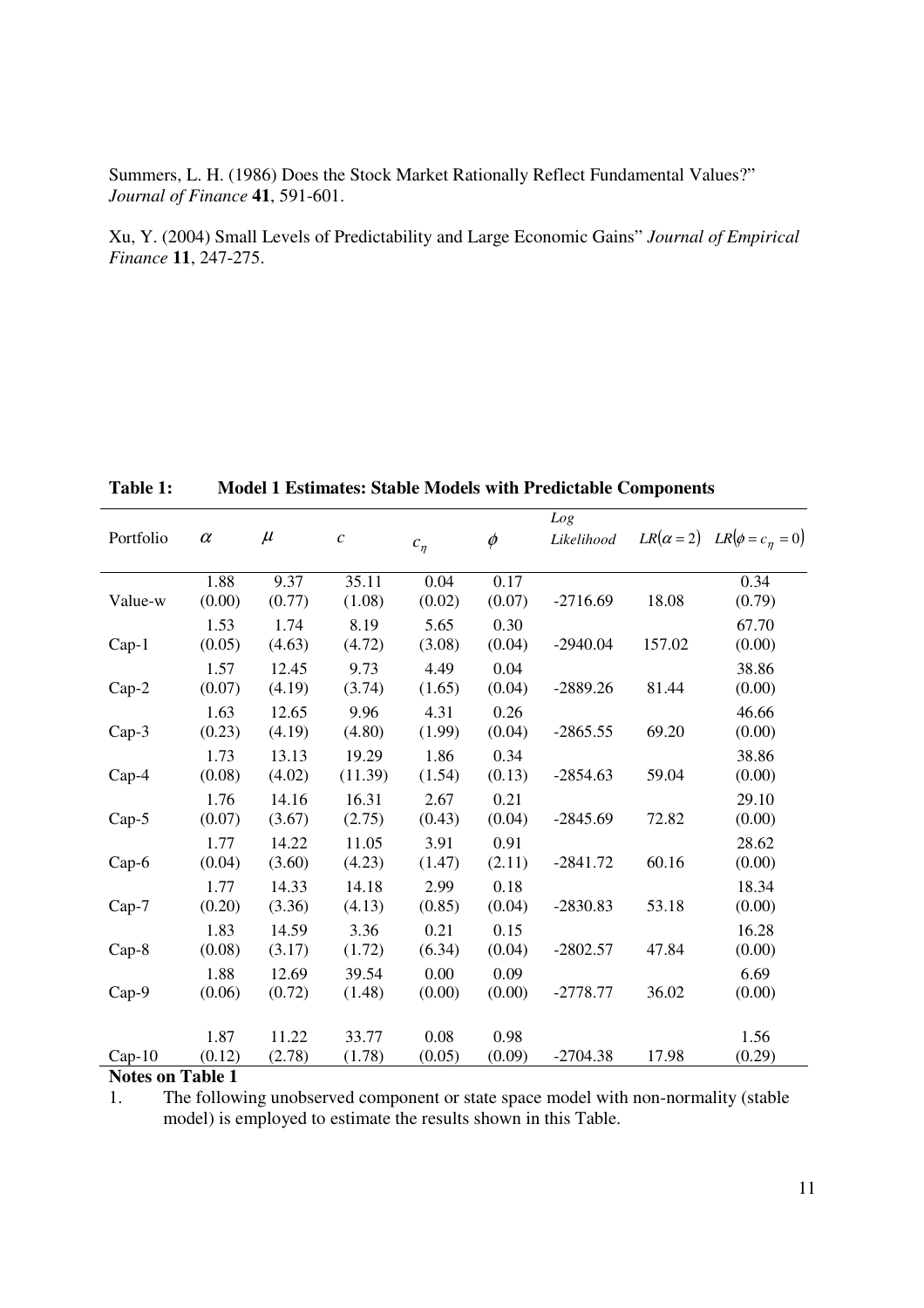$$
r_{t} = x_{t} + \varepsilon_{t}, \quad \varepsilon_{t} \sim c_{t} z_{1t}, \quad z_{1t} \sim \text{iid } S_{\alpha}(0,1) \tag{1a}
$$
  

$$
(x_{t} - \mu) = \phi(x_{t-1} - \mu) + \eta_{t}, \quad \eta_{t} \sim c_{\eta} c_{t} z_{2t}, \quad z_{1t} \sim \text{iid } S_{\alpha}(0,1) \tag{1b}
$$

2. The model is estimated using value weighted market excess returns (Value-w), and ten size-based portfolio returns where the smallest size-based portfolio is denoted by Cap-1 and the largest size-based portfolio is termed as Cap-10. The model is estimated with eleven different excess return series where the variables estimated for each of the series are the characteristic exponent  $\alpha$ , mean excess returns  $\mu$ , scale ratio  $c$ , signal-to-noise ratio  $c_n$ , and AR coefficient  $\phi$  of the model that are shown respectively in columns 2 to

6 , and the log likelihood estimates from the model are shown in column 7 .

- 3. All estimates are rounded off to the second decimal place. and the Hessian-based standard errors for the parameter estimates are reported in parenthesis beneath each parameter estimate.
- 4. Column 8 show likelihood ratio (LR) test statistics for normality test  $[LR(\alpha = 2)]$  which gives the value of the likelihood ratio test statistic for the null hypothesis of normality. The LR test statistics for this test are calculated from log likelihood estimates from model 1 and its restricted version (model 2 ) that restricts non-normality in it.
- 5. The small-sample critical value for testing null of normality at the 0.01 significance level for a sample size of 300 is reported to be 4.764 from simulations in McCulloch (1997).
- 6. The last column in the Table (column 9) shows the likelihood ratio (LR) test statistic for testing no-predictable components  $[LR(\phi = c_n = 0)]$  in the excess return series. The

 $LR(\phi = c_n = 0)$  for this test gives the value of the likelihood ratio test statistic. It is a test

for no predictable components in excess returns. Under this null, the distribution of the LR test statistic is non-standard. The LR test statistics for this test are calculated from log likelihood estimates from model 1 and its restricted version (model 2 ) that restricts predictable components  $(\phi)$  in it.

7. The null of no-predictable component in the returns series is tested using *p*-values generated by estimating Gaussian versions of Models 1 and 2 with data simulated from the estimated Gaussian Model 2 are reported in parentheses.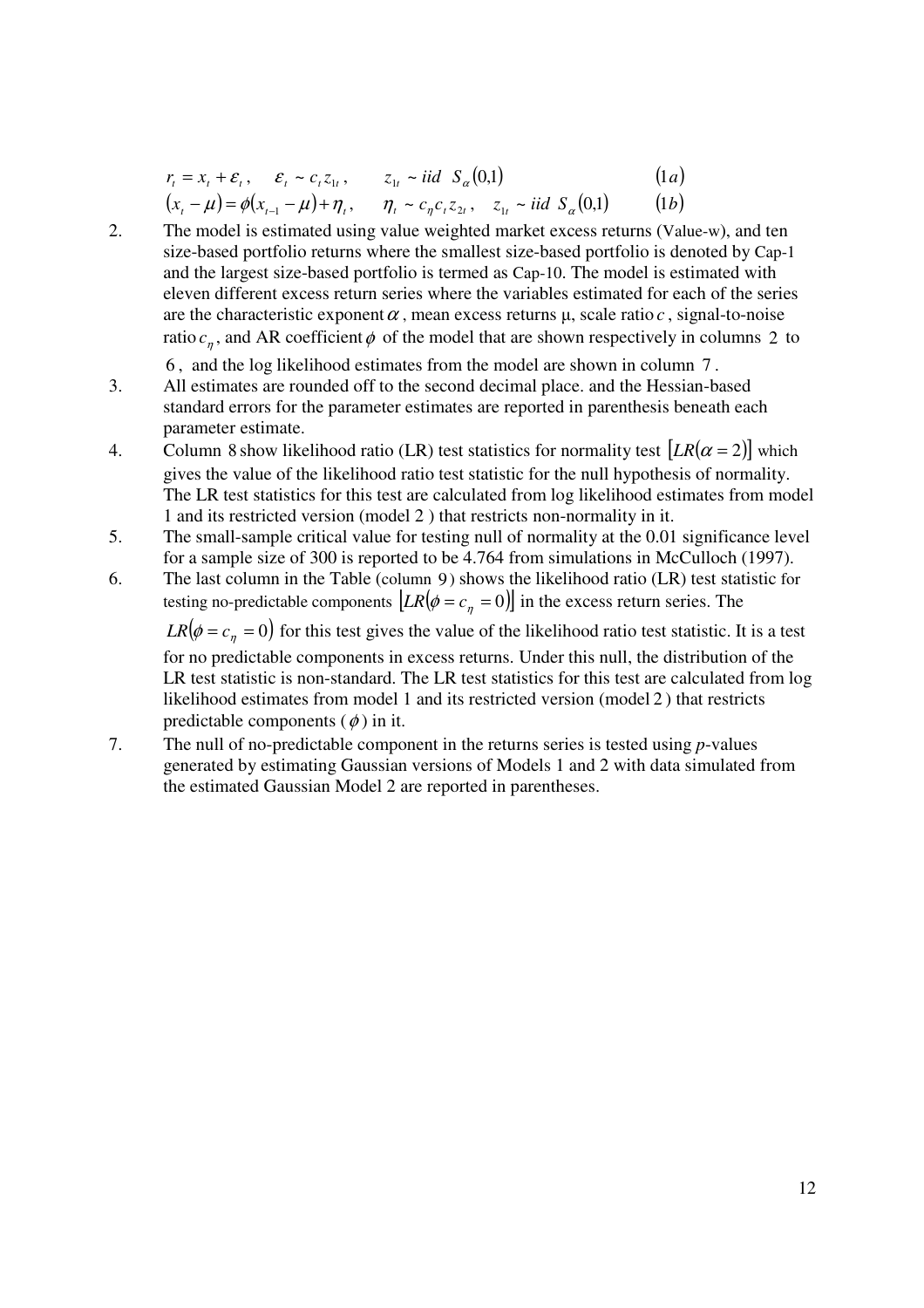|           |          |        |                       | Log        |
|-----------|----------|--------|-----------------------|------------|
| Portfolio | $\alpha$ | $\mu$  | $\mathcal{C}_{0}^{0}$ | Likelihood |
|           | 1.87     | 12.12  | 35.13                 |            |
| Value-w   | (0.06)   | (2.29) | (1.44)                | $-2973.89$ |
|           | 1.66     | 15.55  | 52.15                 |            |
| $Cap-1$   | (0.08)   | (3.53) | (2.47)                | $-2793.89$ |
|           | 1.71     | 14.66  | 48.23                 |            |
| $Cap-2$   | (0.06)   | (3.23) | (2.11)                | $-2919.83$ |
|           | 1.73     | 14.12  | 46.06                 |            |
| Cap-3     | (0.09)   | (3.09) | (2.17)                | $-2891.88$ |
|           | 1.79     | 14.22  | 45.84                 |            |
| $Cap-4$   | (0.07)   | (3.03) | (1.96)                | $-2874.06$ |
|           | 1.82     | 14.79  | 5.17                  |            |
| $Cap-5$   | (0.06)   | (2.98) | (1.80)                | $-2860.24$ |
|           | 1.83     | 14.85  | 44.94                 |            |
| $Cap-6$   | (0.06)   | (2.96) | (1.81)                | $-2855.16$ |
|           | 1.83     | 14.76  | 43.64                 |            |
| $Cap-7$   | (0.05)   | (2.86) | (1.71)                | $-2840.02$ |
|           | 1.86     | 14.79  | 41.74                 |            |
| Cap-8     | (0.06)   | (2.75) | (1.63)                | $-2810.71$ |
|           | 1.87     | 13.97  | 39.76                 |            |
| $Cap-9$   | (0.06)   | (2.59) | (1.52)                | $-2882.22$ |
|           | 1.88     | 11.31  | 34.44                 |            |
| $Cap-10$  | (0.07)   | (2.26) | (1.41)                | $-2705.16$ |

### **Table 2: Model 2 Estimates: Stable Models without Predictable Components**

#### **Notes on Table 2**

1. See notes on Table 1.

2. The following unobserved component or state space model with non-normality (stable model) is employed to estimate the results shown in this Table:

 $r_t = \mu_t + \varepsilon_t$ ,  $\varepsilon_t \sim c_t z_t$  $\varepsilon_t \sim c_t z_t$ ,  $z_t \sim \textit{iid } S_\alpha(0,1)$  $(1a)$ 

- 2. The model is estimated using value weighted market excess returns (Value-w), and ten size-based portfolio returns where the smallest size-based portfolio is denoted by Cap-1 and the largest size-based portfolio is termed as Cap-10. The variables estimated for each of the series are the characteristic exponent  $\alpha$ , mean excess returns  $\mu$ , and scale ratio  $c$  that are shown respectively in columns 2 to 4, and finally the log likelihood estimates from the model are shown in column 5.
- 3. All estimates are rounded off to the second decimal place. Hessian-based standard errors for the parameter estimates are reported in parentheses.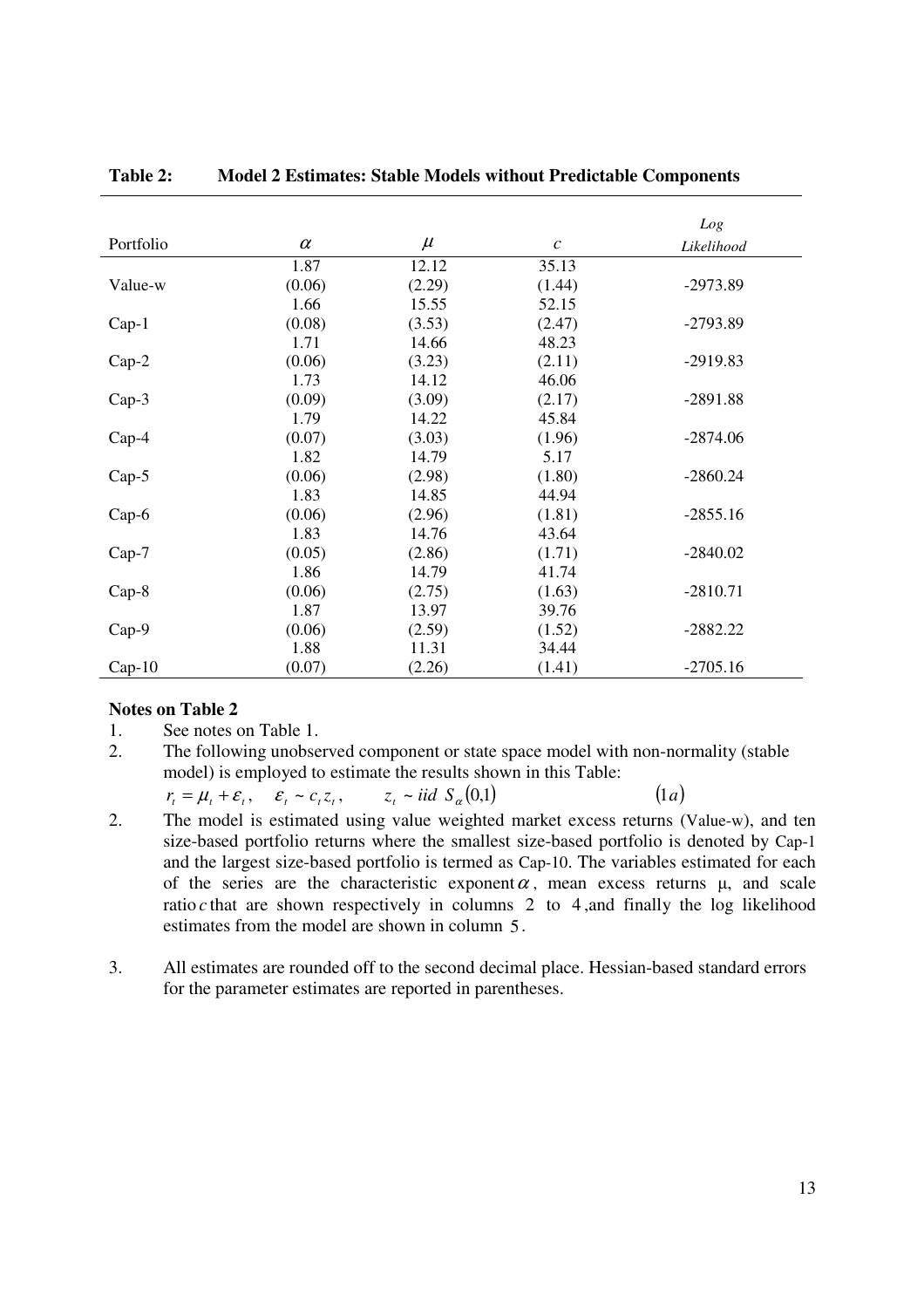|           |        |               |            | Log     |            |                      |
|-----------|--------|---------------|------------|---------|------------|----------------------|
| Portfolio | $\mu$  | $\mathcal{C}$ | $c_{\eta}$ | $\phi$  | Likelihood | $LR[\phi = c_n = 0]$ |
|           | 11.08  | 38.19         | 0.00       | $-0.31$ |            | 0.40                 |
| Value-w   | (2.41) | (1.20)        | (0.25)     | (1.58)  | $-2725.73$ | (0.79)               |
|           | 23.37  | 68.28         | 0.00       | 0.93    |            | 1.74                 |
| $Cap-1$   | (4.43) | (2.15)        | (0.01)     | (0.07)  | $-3018.55$ | (0.27)               |
|           | 17.35  | 175.37        | 0.33       | 0.26    |            | 33.94                |
| $Cap-2$   | (4.85) | (681.62)      | (1.27)     | (0.04)  | $-2929.98$ | (0.00)               |
|           | 14.81  | 89.42         | 0.61       | 0.23    |            | 27.28                |
| $Cap-3$   | (4.46) | (512.77)      | (3.48)     | (0.04)  | $-2903.15$ | (0.00)               |
|           | 14.51  | 61.12         | 0.86       | 0.22    |            | 25.68                |
| $Cap-4$   | (4.25) | (1016.49)     | (14.23)    | (0.04)  | $-2884.15$ | (0.00)               |
|           | 13.74  | 51.98         | 0.01       | 0.14    |            | 0.02                 |
| $Cap-5$   | (3.27) | (1.64)        | (0.15)     | (1.89)  | $-2882.10$ | (0.81)               |
|           | 14.17  | 51.03         | 0.01       | 0.91    |            | 0.94                 |
| $Cap-6$   | (3.29) | (1.59)        | (0.08)     | (0.13)  | $-2871.79$ | (0.43)               |
|           | 13.59  | 49.59         | 0.00       | 0.91    |            | 1.12                 |
| $Cap-7$   | (2.77) | (1.56)        | (0.15)     | (0.09)  | $-2857.42$ | (0.38)               |
|           | 12.99  | 46.65         | 0.01       | $-0.01$ |            | 0.22                 |
| $Cap-8$   | (2.94) | (1.47)        | (0.28)     | (0.00)  | $-2826.49$ | (0.72)               |
|           | 12.54  | 43.98         | 0.01       | 0.063   |            | 0.20                 |
| $Cap-9$   | (2.78) | (1.38)        | (0.29)     | (0.00)  | $-2796.78$ | (0.79)               |
|           | 10.65  | 36.74         | 0.16       | 0.35    |            | 0.48                 |
| $Cap-10$  | (2.39) | (1.66)        | (0.09)     | (0.00)  | $-2713.37$ | (0.59)               |

**Table 3: Model 3 Estimates: Gaussian Models with Predictable Components** 

**Notes on Table 3** 

1. The following model with predictable component is employed to estimate the results shown in this Table:

$$
r_t = x_t + \varepsilon_t, \quad \varepsilon_t \sim \sqrt{2} c z_{1t}, \quad z_{1t} \sim \text{iid } N(0,1) \tag{3a}
$$

$$
(x_{t} - \mu) = \phi(x_{t-1} - \mu) + \eta_{t}, \qquad \eta_{t} \sim \sqrt{2} \ c_{\eta} c_{t} z_{2t}, \qquad z_{1t} \sim \text{iid } N(0,1) \tag{3b}
$$

2. All estimates are rounded off to the second decimal place.

- 3. The model is estimated using value weighted market excess returns (Value-w), and ten size-based portfolio returns where the smallest size-based portfolio is denoted by Cap-1 and the largest size-based portfolio is termed as Cap-10. The variables estimated for each of the series are the characteristic exponent  $\alpha$ , mean excess returns  $\mu$ , scale ratio  $c$ , and AR coefficient  $\phi$  that are shown respectively in columns 2 to 5, and finally the log likelihood estimates from the model are shown in column 6 .
- 4. The LR test statistics ( $LR(\phi = c_n = 0)$ ) for testing the null of "no predictable component" in Gaussian settings for all the series are shown in the column 7 of this Table.
- 5. The LR test statistics for this test are calculated from log likelihood estimates from model 3 and its restricted version at Gaussian settings (model 4) that restricts predictable component  $(\phi)$  in it.
- 6. Under this null, the distribution of the LR test statistic is non-standard, therefore, the *p*values generated by estimating Gaussian versions of Models 1 and 2 with data simulated from the estimated Gaussian Model 2 are reported in parentheses.